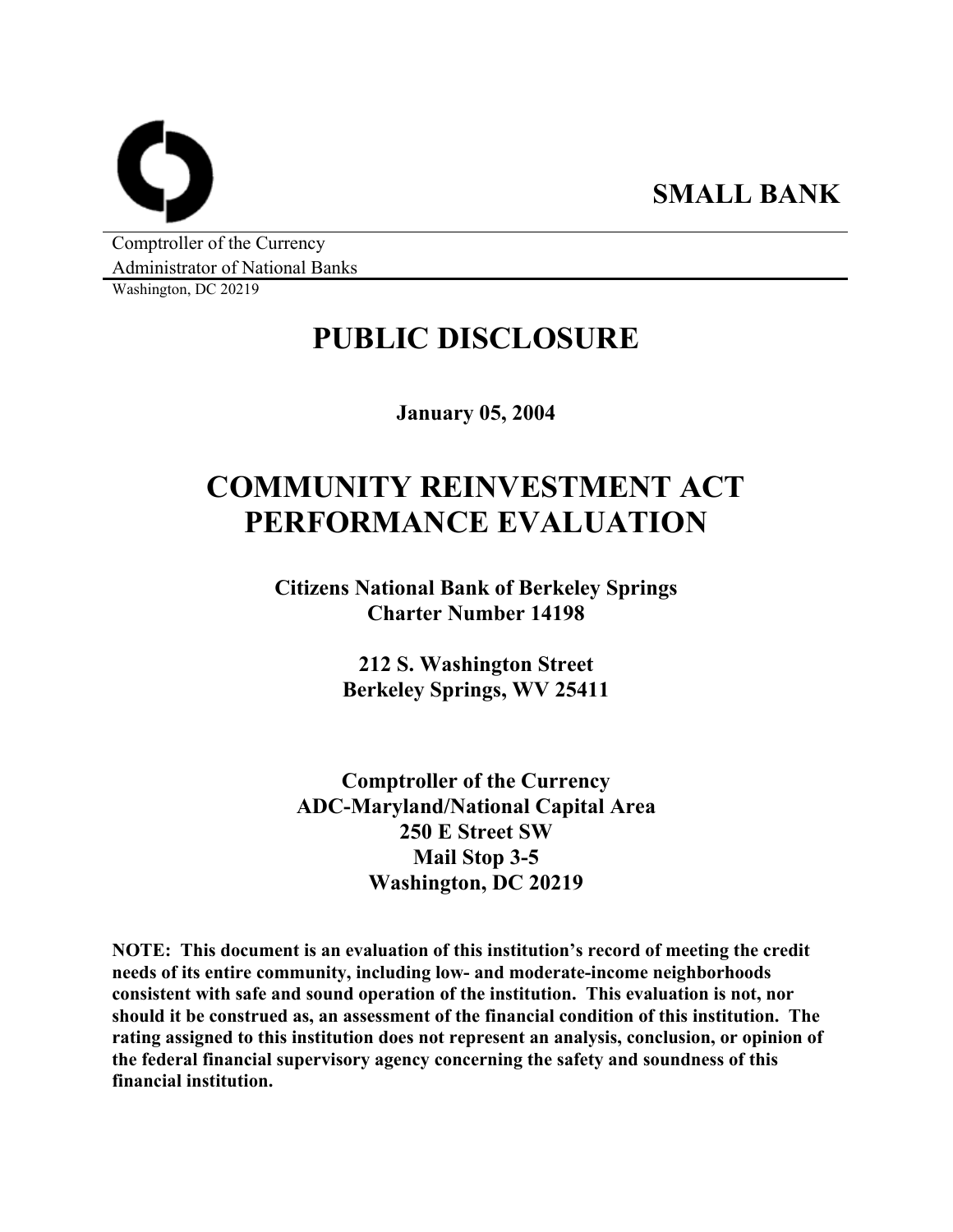# **INSTITUTION'S CRA RATING**

### **This institution is rated "SATISFACTORY".**

The primary factors supporting the bank's overall rating include:

- o The loan-to-deposit ratio of 75% is reasonable and is commensurate with the loan-todeposit ratio of similarly situated institutions at 76%.
- o A majority of loans originated, 69% of the number and dollars of Home Mortgage Data Act (HMDA) reportable loans, are in the bank's assessment area.
- o The record of lending to borrowers of different incomes for consumer auto and small business loans reflects more than reasonable penetration among borrowers of different incomes. However, lending to borrowers of different incomes for residential real estate loans represents an area that the bank should focus on to enhance performance.
- o Based solely on our analysis of HMDA data, lending in moderate-income geographies in the assessment area reflects low penetration and is an area that management has committed to enhance.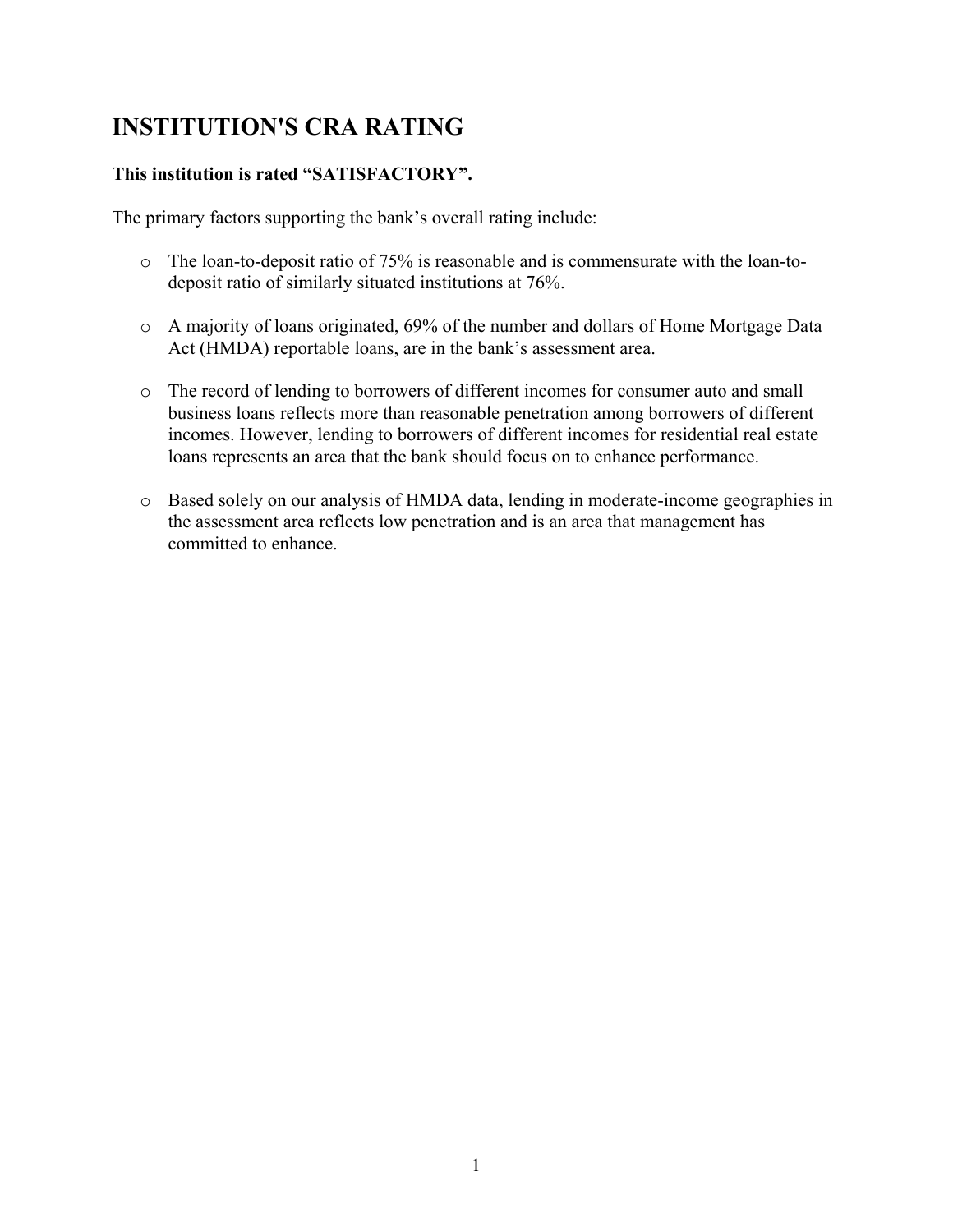### **DESCRIPTION OF INSTITUTION**

Citizens National Bank of Berkeley Springs (CNB) began serving the citizens and businesses of Morgan County, West Virginia on June 20, 1934. The bank is owned by CNB Financial Services, Inc. CNB has one wholly owned subsidiary, CNB Insurance Services, Inc. At September 30, 2003, total assets stood at \$201 million. CNB serves the community from its headquarters and main office location on South Washington Street in Berkeley Springs, Morgan County, West Virginia. Since opening, the bank has added three branches. The Valley Road Branch on Valley Road in Berkeley Springs in Morgan County opened in 1991. Subsequently, the bank expanded to an adjacent county and opened two branches in Berkeley County, West Virginia. These branches are the Hedgesville Branch on Hedgesville Road, which opened in 1998, and the South Martinsburg Branch on Apple Harvest Drive, which opened in 2001. At September 30, 2003, loans are 70% of total assets. The bank's lending activities are focused on residential mortgages, business loans, and consumer loans. In terms of dollars, the loan portfolio consists of 64% residential mortgages (92% of which are first liens), 16% commercial and commercial real estate loans, 12% consumer loans, 6% land and construction related loans, and 2% municipal related loans. In terms of the number of loans, consumer loans comprise 52% of the loan portfolio.

CNB offers a full range of loan, deposit and trust services. The bank offers a variety of loan products including conventional residential real estate loans and consumer loans with no minimum amount. Services and fees are consistent throughout the bank's locations. Branches are open weekdays from 9:00AM until 4:00PM, and on Fridays until 5:00PM in Morgan County and until 6:00PM in Berkeley County. Saturday hours are available at the Main Office and at both Berkeley County branches from 9:00AM to 12:00 Noon. The drive-ins located at the branches in Morgan County are open weekdays from 8:00AM to 6:00PM, on Friday until 7:00PM, and Saturday until Noon. The drive-ins located at the branches in Berkeley County are open weekdays from 7:00AM to 7:00PM, and Saturday until Noon. During the evaluation period, CNB opened the South Martinsburg Branch in July 2001, and no branch offices were closed. The Main Office, the Hedgesville Branch, and the South Martinsburg Branch offer full service ATMs. Additionally, CNB offers cash dispensing ATMs at the Cacapon State Park Lodge in Morgan County, and at The Woods Resort in Berkeley County. There are no legal, financial, or other factors impeding the bank's ability to help meet the credit needs in its assessment area. At the prior CRA examination, in the report dated January 28, 1999, the bank's CRA performance was rated "Satisfactory".

### **DESCRIPTION OF ASSESSMENT AREA**

CNB's assessment area meets the requirements of the CRA regulation and does not arbitrarily exclude low- or moderate-income geographies. CNB's assessment area consists of all of Morgan County, West Virginia that contains four Block Numbering Areas (BNAs), a non-MSA area. Since the prior CRA evaluation, the bank expanded their assessment area twice to include two BNAs in Berkeley County, part of MSA 8840. The assessment area was expanded in 1999 and 2003 to include BNA 9712 and 9714, respectively. These two BNAs were added as each contains one of the two newest branches: the Hedgesville Branch (opened in 1998) and the South Martinsburg Branch (opened in July 2001). The updated 2002 HUD median family income is \$52,100, which is an increase from the 1990 median family of income of \$28,200. Based on the 1990 US Census Data, CNB's assessment area demographics, including BNA income, family income, and business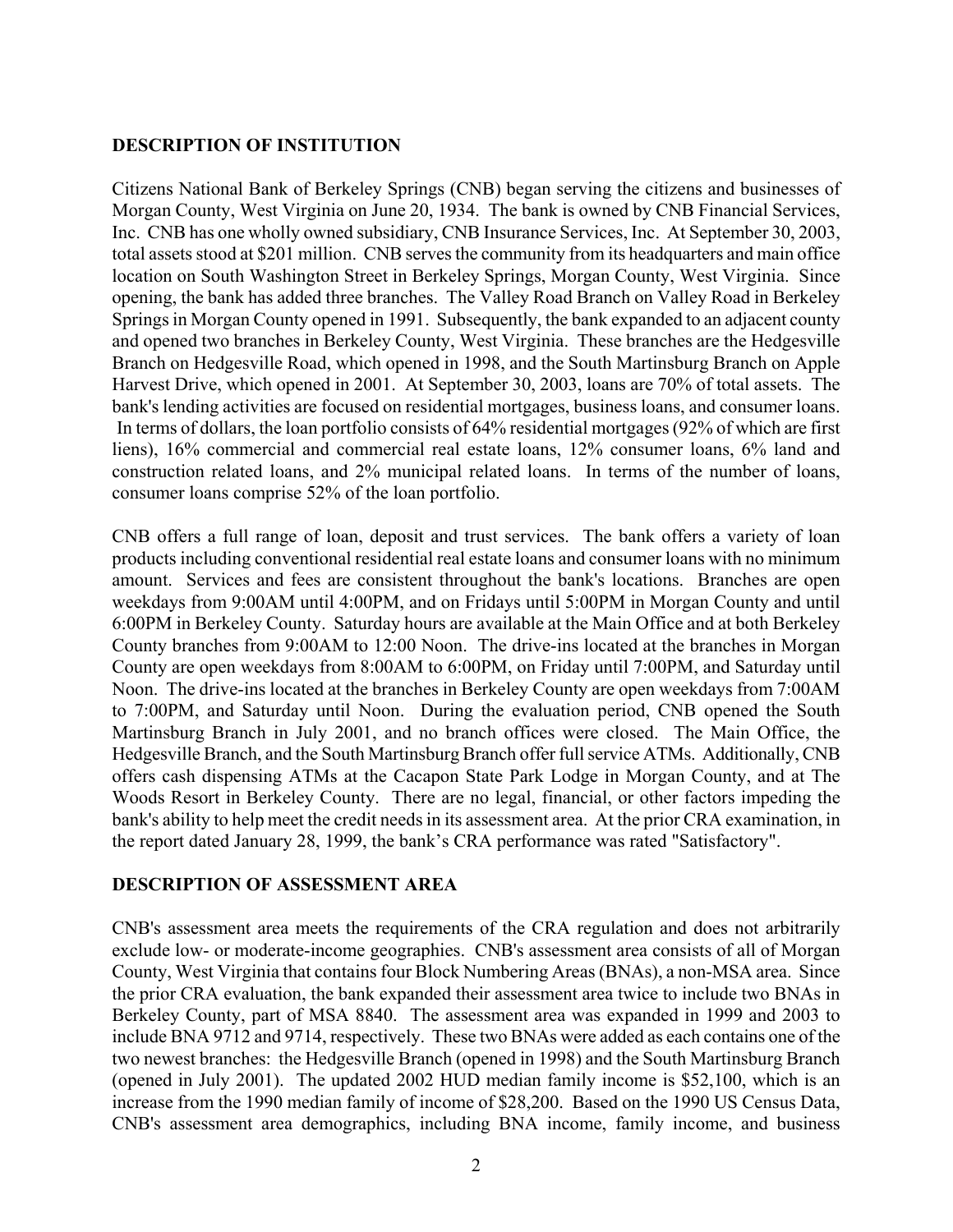size/annual revenue characteristics are in the tables below.

| <b>BNA Income Level</b> | <b>Number of BNAs</b> | <b>Percentage of AA</b> |
|-------------------------|-----------------------|-------------------------|
| Low-Income              |                       | $0\%$                   |
| Moderate-Income         |                       | 33.33 %                 |
| Middle-Income           |                       | 33.33 %                 |
| Upper-Income            |                       | 33.34 %                 |
| <b>NA</b>               |                       | $0\%$                   |
| Total                   |                       | 100.00 %                |

### Block Numbering Area (BNA) Income Characteristics

# Family Income Characteristics

| <b>Level of Income</b> | <b>Percentage of Families</b> |
|------------------------|-------------------------------|
| Low-Income             | $25\%$                        |
| Moderate-Income        | 24 %                          |
| Middle-Income          | $18\%$                        |
| Upper-Income           | $33\%$                        |
| <b>Total</b>           | 100 %                         |

# Business Size & Revenue Characteristics

| <b>Business Revenue Size</b>                                           | <b>Number of Businesses</b> | % of Businesses |
|------------------------------------------------------------------------|-----------------------------|-----------------|
| <b>Small Businesses</b><br>(Annual Revenues of \$1 Million or<br>Less) | 881                         | 74 %            |
| Other Businesses<br>(Annual Revenues in Excess of \$1)<br>Million)     | 51                          | $4\%$           |
| <b>Businesses Not Reporting</b><br><b>Annual Revenues</b>              | 266                         | $22\%$          |
| <b>Total</b>                                                           | 1,198                       | $100\%$         |

Currently, CNB's assessment area is experiencing steady, but slow economic growth. The Morgan County Economic Development Authority states that 52% of its wage earners travel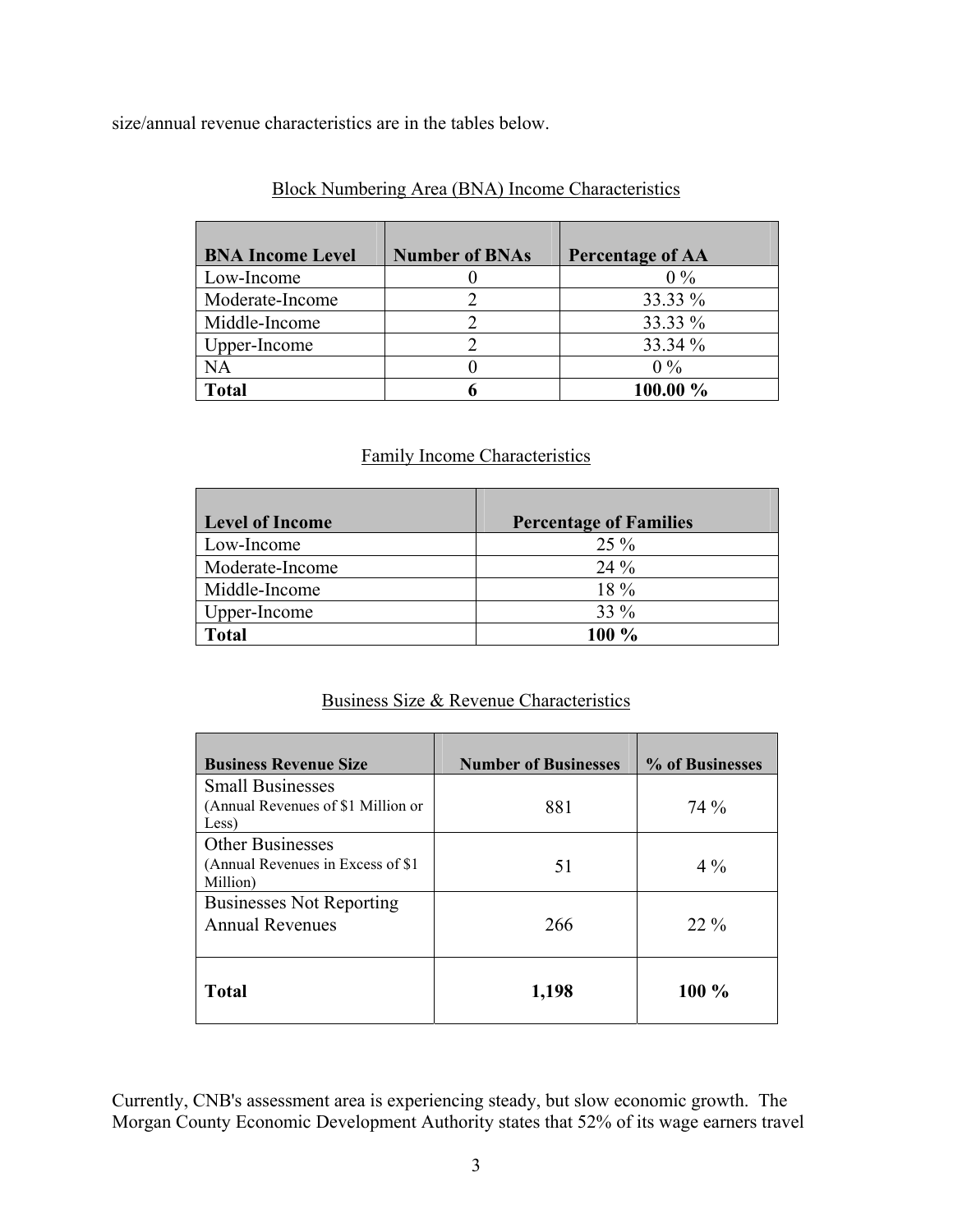beyond its borders to work. A substantial majority of the businesses throughout the bank's assessment area are considered local, smaller businesses, while only a few are considered larger regional or national businesses in nature. The major employers are the Board of Education, War Memorial Hospital, General Motors Parts Division, U. S. Silica, Seely Furniture, and Quad Graphics. By industry type and number of employers, the largest are the services industry, followed by retail trade, construction, the finance/insurance/real estate industries, wholesale trade, the transportation and utilities industries, and manufacturing. In terms of housing, 58% are owner occupied units and 15% are rental units. Of the housing units, 81% are 1-4 family units, 14% are mobile homes, and 4% are multifamily units. Our review of the assessment area concluded that within Morgan County, CNB is the only independent community bank and must compete with two large banks (one state regional bank and one multi-state national bank), along with thrifts, credit unions, and non-financial institutions (e.g. mortgage companies). In Berkeley County, the bank must compete with three community banks, thrifts, and other large banks that are not similar in size and complexity to CNB. Management and the Board continue to identify the primary credit needs within the bank's assessment area as residential real estate loans and business loans, especially to small businesses. Our community contact during the examination affirmed the primary credit needs of the Morgan County community the bank serves is residential mortgage loans and loans to small businesses.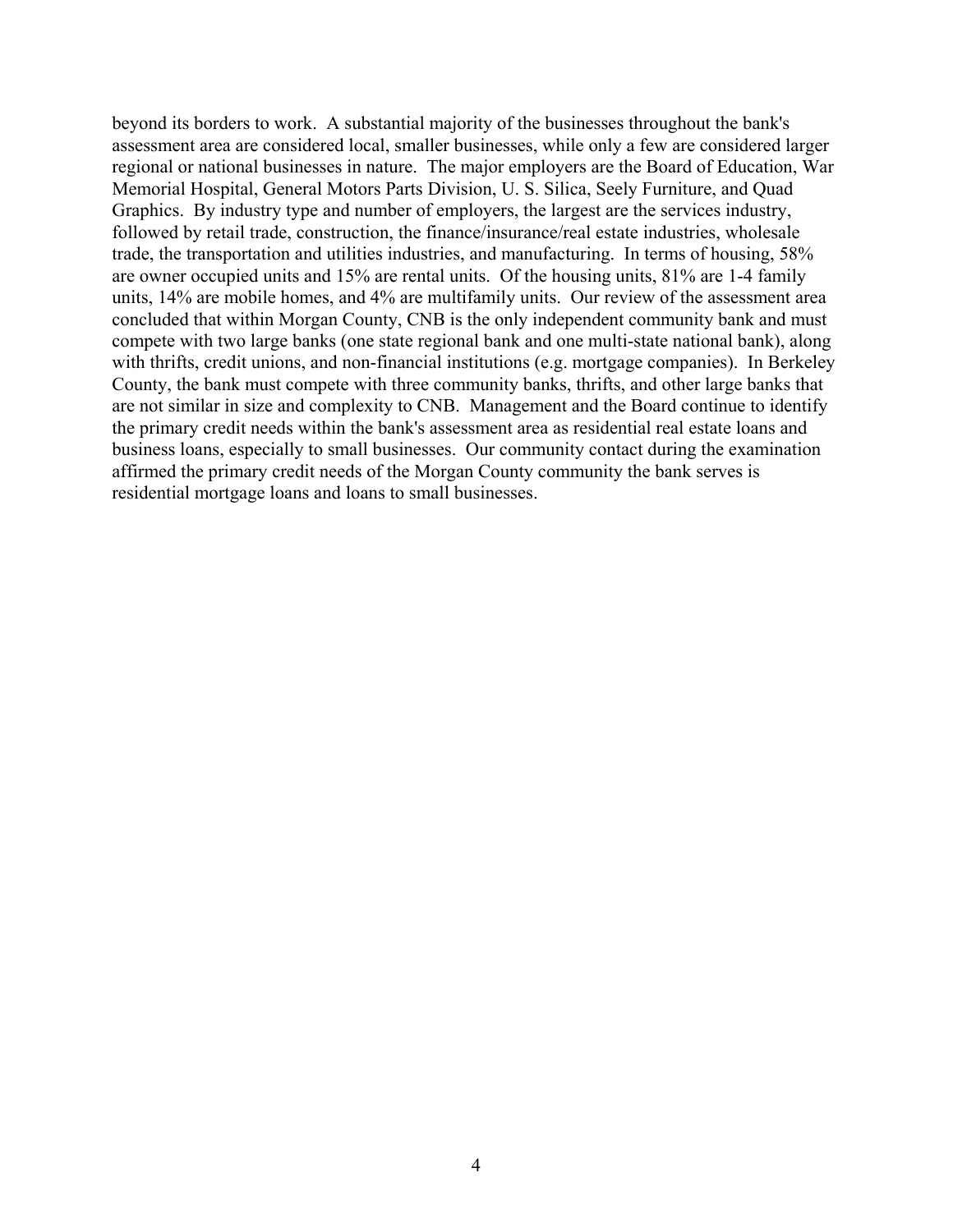# **CONCLUSION ABOUT PERFORMANCE CRITERIA**

The evaluation period is from October 1, 1998 through September 30, 2003 inclusive. Our analysis of the bank's performance for the respective evaluation factors is described below.

# **LOAN-TO-DEPOSIT RATIO**

CNB's loan-to-deposit ratio is reasonable given the bank's size, financial condition, and assessment area credit needs. We reviewed the quarterly average loan-to-deposit ratios for the twenty quarters from October 1, 1998 through September 30, 2003 inclusive. During this evaluation period, CNB's loan-to-deposit ratio averaged 75%, compared to similarly situated institutions across the country whose loan to deposit ratios averaged 76%.

# **LENDING IN THE ASSESSMENT AREA**

For HMDA loans during the evaluation period, our analysis reflects CNB originated 69% (or 1,120) of the number loans and dollars (\$85,134 thousand) of loans in the bank's assessment area. For business loans during the evaluation period, our analysis of a sample of small business loans reflects CNB originated 82% of the number and dollars of loans in the bank's assessment area. A majority of CNB's loans and lending-related activities are in the bank's assessment area. We tested and relied on Home Mortgage Disclosure Act (HMDA) loan origination data provided by the bank, we sampled and tested business loan origination data, and relied on management's analysis of consumer auto loans.

# **LENDING TO BORROWERS OF DIFFERENT INCOMES AND TO BUSINESSES OF DIFFERENT SIZES**

Overall, CNB's distribution of loans reflects more than reasonable penetration to businesses of different sizes and borrowers of different incomes for automobile related consumer loans but low penetration among borrowers of different incomes for residential real estate loans.

# Lending To Borrowers of Different Incomes

The bank's distribution of consumer auto loans reflects more than reasonable penetration among borrowers of different incomes. Management provided us analysis of this portfolio because it is reflective of the bank's efforts to meet the credit needs in the assessment area. The total dollar amount of the consumer loan portfolio is \$16 million, and of that, automobile related loans are \$12 million. Consumer loans comprise 52% of the total number of loans. Automobile related loans represent 26% of the total number of loans. We relied on a sample of consumer auto loans that reflects 24% of the number of loans and 20% of the dollars of loans were extended to lowincome families, compared to 25% that are moderate-income families in the bank's assessment area. Similarly, 21% of the number of loans and 22% of the dollars of loans were extended to moderate-income families, compared to 24% that are moderate-income families in the bank's assessment area.

Consumer Automobile Loans To Borrowers Of Different Incomes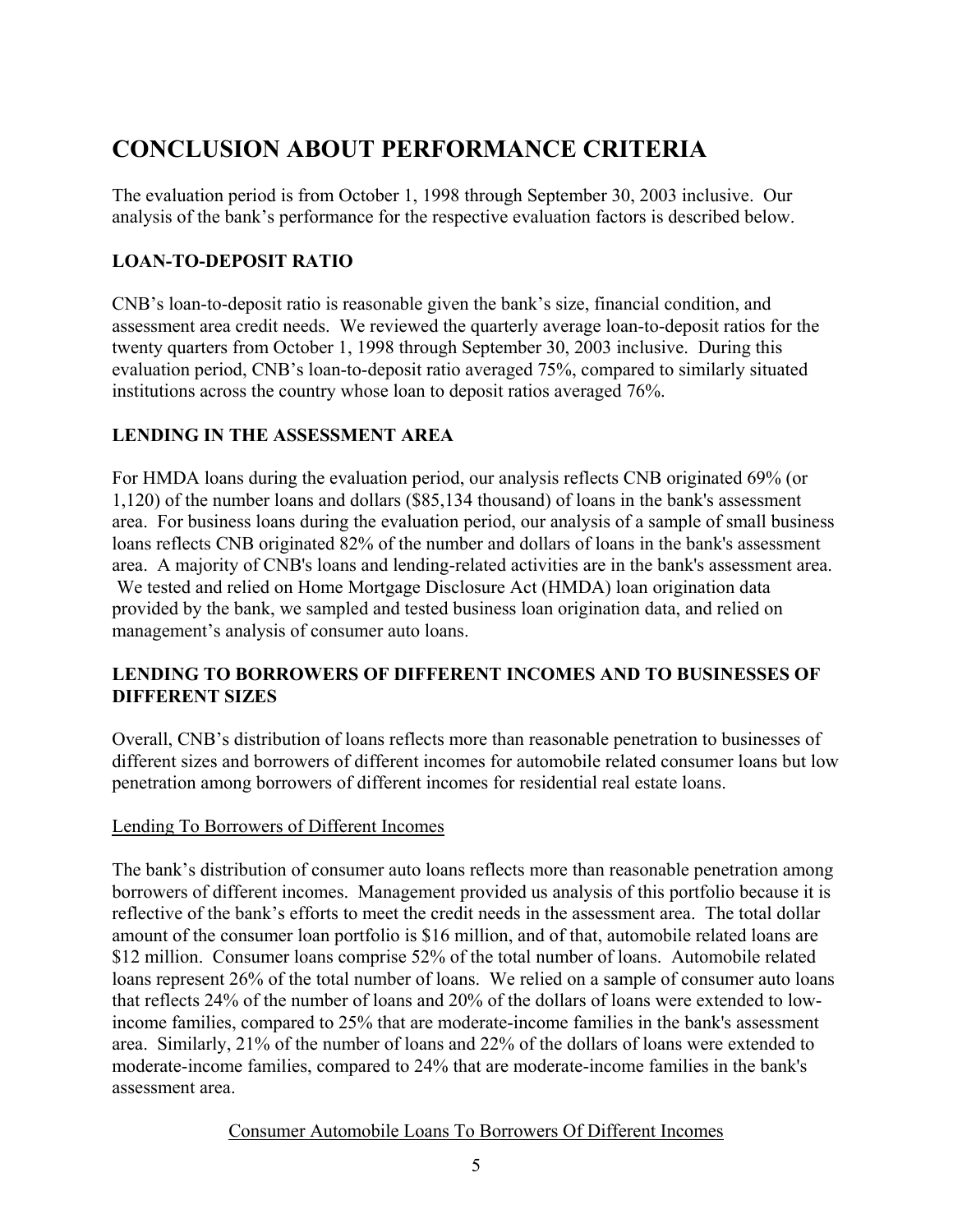| <b>Borrower</b> | Number of  | Percentage of | <b>Dollars</b> | Percentage of | Family         |
|-----------------|------------|---------------|----------------|---------------|----------------|
| Income          | Loans      | Number of     | $(000s)$ of    | Dollar of     | Income         |
| Designation     | Originated | Loans         | Loans          | Loans         | Characteristic |
|                 |            |               |                |               | S              |
| Low             | 22         | 24.18%        | \$236          | 20.20%        | $25\%$         |
| Moderate        | 19         | 20.88%        | \$252          | 21.58%        | 24 %           |
| Middle          | 18         | 19.78%        | \$243          | 20.78%        | 18 %           |
| Upper           | 06         | 06.59%        | \$169          | 14.45%        | 33 %           |
| <b>NA</b>       | 26         | 28.57%        | \$269          | 22.98%        | <b>NA</b>      |
| <b>Total</b>    | 91         | $100\%$       | \$1,169        | 100%          | 100%           |

During the evaluation period, CNB's distribution of residential real estate loans, given the bank's assessment area demographics, reflects low penetration among borrowers of different incomes, especially to low- and moderate-income families. We tested and relied on HMDA residential mortgage origination data provided by the bank. Our analysis reflects 8% of the number of loans and 5% of the dollars of loans were extended to low-income families, compared to 25% within the assessment area that are low-income families. Similarly, 11% of the number of loans and 9% of the dollars of loans were extended to moderate-income families, compared to 24% that are moderate-income families in the bank's assessment area. While not part of the HMDA data, the bank made loans to two apartment complexes (of four in their immediate area) that provide HUD's Section 8 Housing Assistance Payments Program. These two apartment complexes provide housing for 16 low-or moderate- income families.

During the evaluation period, the bank expanded into a highly competitive market in Berkeley County, WV. Strong competition stems from financial institutions and non-bank institutions such as Internet mortgage companies. The bank's market share has declined as evidenced by a decline in the percentage of deeds of trust recorded by the bank in Morgan County. In the past, the bank recorded approximately 90% of all of the recorded deeds of trusts, whereas that percentage has declined to approximately 60% of recorded deeds of trusts.

| Borrower     | Number of  | Percentage of | Dollars     | Percentage of | Family         |
|--------------|------------|---------------|-------------|---------------|----------------|
| Income       | Loans      | Number of     | $(000s)$ of | Dollar of     | Income         |
| Designation  | Originated | Loans         | Loans       | Loans         | Characteristic |
|              |            |               |             |               | S              |
| Low          | 58         | $8\%$         | \$3,095     | $5\%$         | $25\%$         |
| Moderate     | 76         | $11\%$        | \$5,724     | $9\%$         | 24 %           |
| Middle       | 140        | $20\%$        | \$10,483    | $17\%$        | 18 %           |
| Upper        | 411        | 57 $%$        | \$39,233    | 64 %          | 33 %           |
| <b>NA</b>    | 32         | $4\%$         | \$3,066     | $5\%$         | <b>NA</b>      |
| <b>Total</b> | 717        | 100%          | \$61,601    | 100%          | 100%           |

| <b>HMDA Loans To Borrowers Of Different Incomes</b> |
|-----------------------------------------------------|
|-----------------------------------------------------|